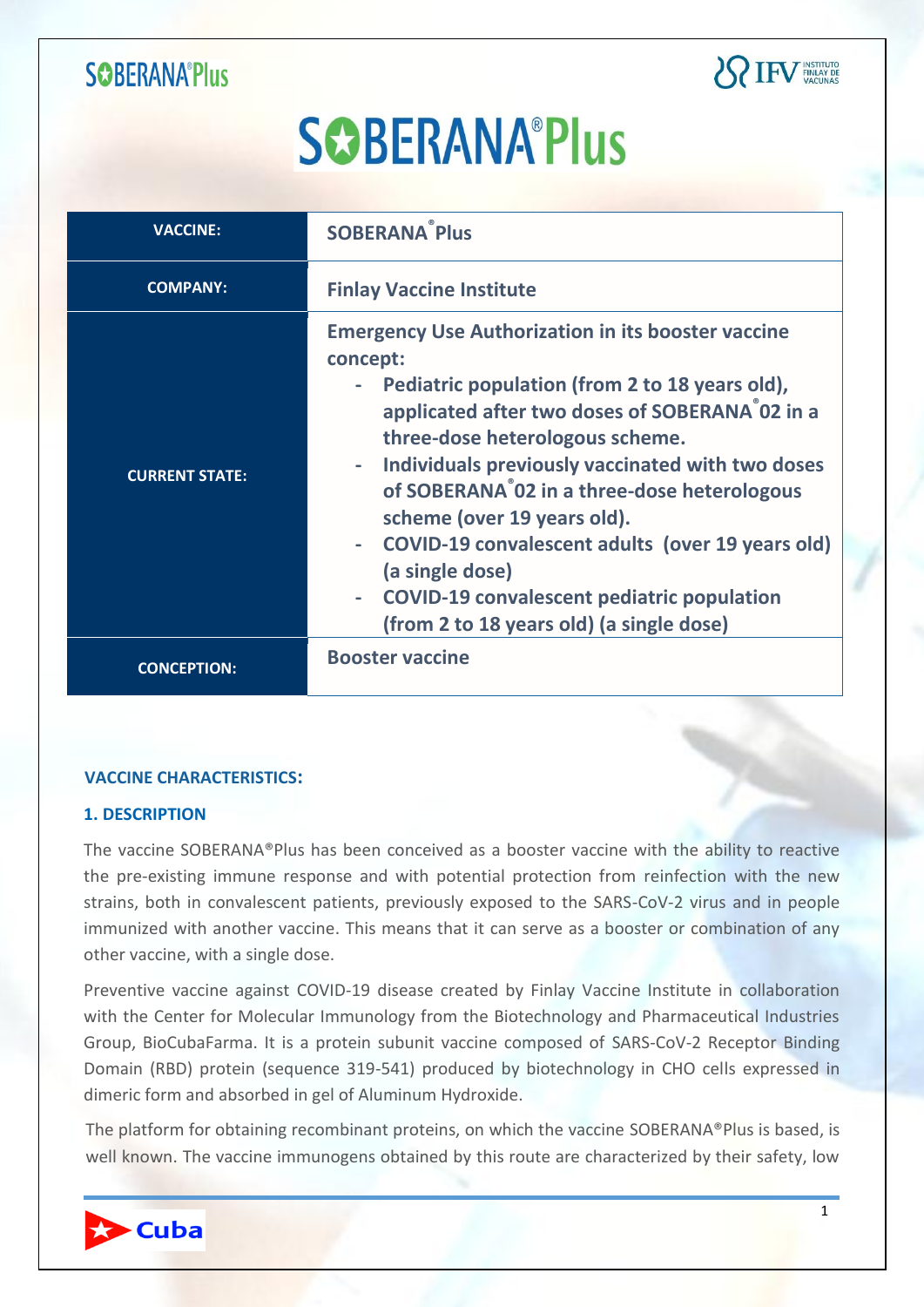

reactogenicity and induction of a powerful immune response. An example of vaccines that this platform uses in Cuba is the preventive vaccine against Hepatitis B, Heberbiovac HB®, as well as the vaccine against lung cancer, based on the recombinant epidermal growth factor CIMAvax-EGF®.

#### **2. ADVANTAGES**

- It has a formulation capable of reactivating a pre-existing immune response either in an individual exposed to the SARS-CoV-2 virus (convalescent), or in individuals who have had a first vaccination scheme with another vaccine.
- Induces an important neutralizing response in convalescents after a single dose of SOBERANA®Plus.
- It has a high standard of safety.
- Potential booster vaccine for protection against mutant strains.
- Potential booster vaccine for population groups with high levels of risks, with serious morbidities.
- It is covered by patent application.

#### **3. MAIN MILESTONE**

- Used as a first vaccine as a booster dose in the First Childhood Vaccination Campaign against COVID-19 worldwide.
- SOBERANA®Plus constitutes the first COVID-19 vaccine officially authorized as a booster dose in a heterologous scheme in the world, for both adults and children.
- SOBERANA®Plus constitutes the first COVID-19 booster vaccine officially authorized in the world, for both the convalescent adults and convalescent children.

#### **4. CLINICAL TRIALS**

The vaccine SOBERANA®Plus found one of five formulations used in the Phase I Clinical Trials that began in August 2020. Based on the preliminary results obtained, SOBERANA®Plus was conceived as a booster vaccine, both for convalescents from COVID-19 and for individuals vaccinated with other formulations (Cuban vaccines SOBERANA®02 and SOBERANA®01)

The Phase I Clinical Trial of SOBERANA®Plus for convalescents in Havana, Cuba, concluded in March 2021 with very good results. It included 30 convalescent COVID-19 subjects in an age range between 19 and 59 years, to evaluate and test the vaccine`s ability to stimulate natural immunity with single dose.

The partial results obtained in Phase I mentioned were excellent. High safety and immunogenicity were demonstrated in convalescent subjects.

The SOBERANA®Plus Phase II Clinical Trial is concluded with the inclusion of 450 convalescents in the age range between 19 and 80 years old. Currently the data is being processing.

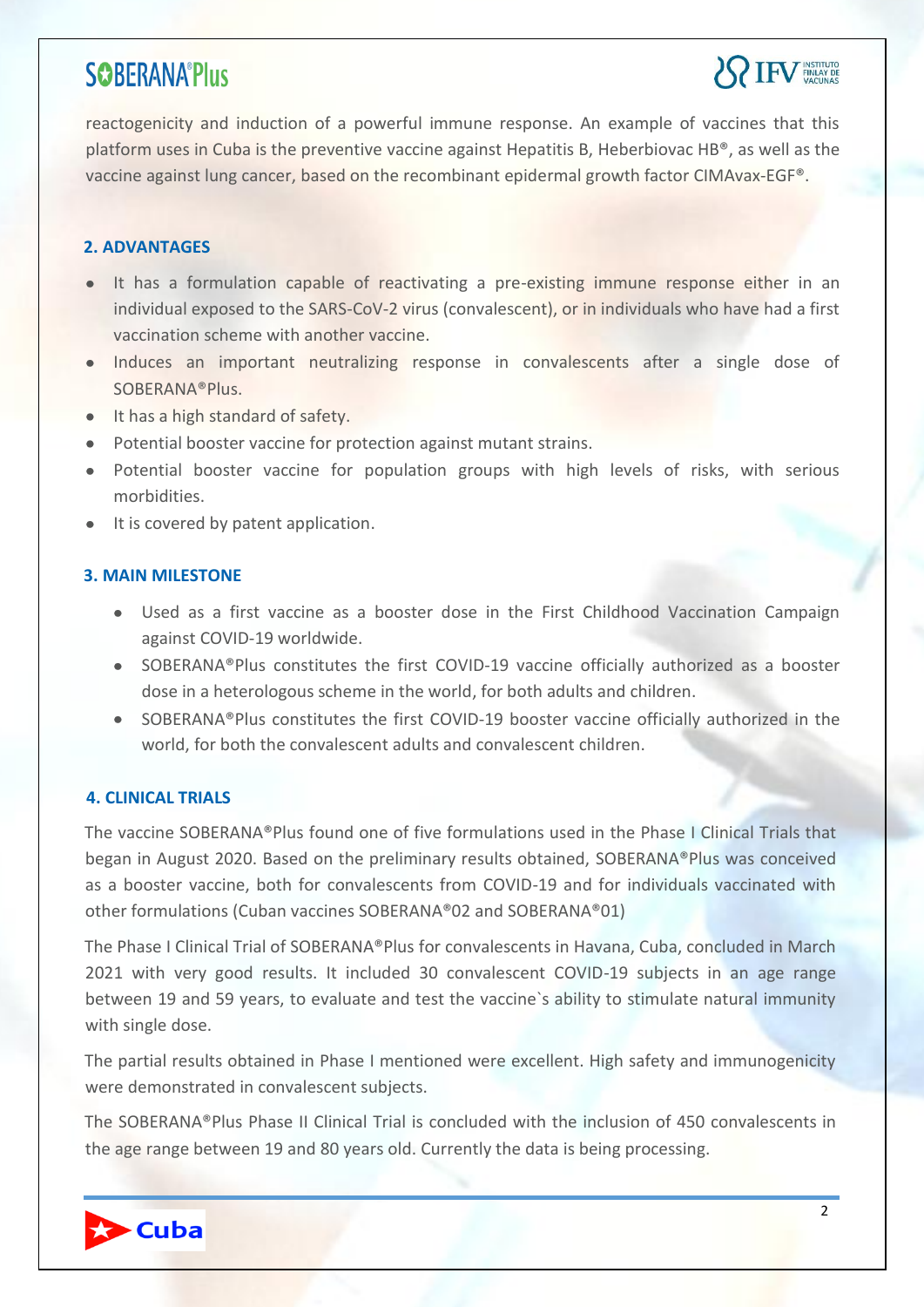# **SPIFV FINLAY DE**

Also SOBERANA®Plus is included in the Phase II and III Clinical Trials (adults) and Phase I-II (pediatric population) of the other Cuban vaccine SOBERANA®02, as a booster dose in the threedose scheme. The results of the efficacy in the Phase III (adults) with this heterologous three-dose scheme, was found to be 91, 2% against symptomatic disease, 75, 7% against infection, and 100% against symptomatic severe disease and death. This efficacy was reached in a complex scenario of different variants of strains with the predominance of the Beta strain (isolated in South Africa).

Was approved by National Regulatory Authority (CECMED), the execution of the interventional study in convalescents from Cuban health sector and subjects from BioCubaFarma. This study started in early June, 2021, and it complements the Phase II Clinical Trials in Covid-19 convalescent population.

More information about the protocols of the aforementioned Clinical Trials can be found at the site [https://rpcec.sld.cu/en/home.](https://rpcec.sld.cu/en/home)

On August 20th, 2021, the Emergency Use Authorization of SOBERANA®Plus in Cuba, as a booster dose applicated after two doses of SOBERANA®02 in an three-doses heterologous scheme, was issued by the Cuban Regulatory Authority CECMED after a rigorous evaluation process, when it was shown that it meets the requirements and parameters demanded in terms of quality, safety and effectiveness.

On September 3<sup>rd</sup>, 2021, CECMED issued the Emergency Use Authorization of SOBERANA®02 and SOBERANA®Plus in its heterologous scheme for the use in pediatric population from 2 to 18 years old, and this authorization allowed on September  $5<sup>th</sup>$  start the First Childhood Vaccination Campaign against Covid-19 worldwide.

On September 23th, 2021, after a rigorous analysis, CECMED issued the Emergency Use Authorization of SOBERANA®Plus in the Covid-19 convalescent adults over 19 years old, with excellent clinical results.

On September 28<sup>th</sup>, 2021, CECMED issued its approval for the beginning of the clinical trial in convalescent pediatric population of range age from 2 to 18 years old.

On October 11, 2021, the results of the Phase III Clinical Trial developed at the Pasteur Institute of Iran on the efficacy of the heterologous scheme of SOBERANA®02 and SOBERANA®Plus were confirmed against a scenario where the Delta strain predominates (in July 71 , 9% and August 95.4%). This study included 24,000 subjects in an age range of 18 to 80 years. The interim analysis showed that the efficacy of the vaccine in preventing confirmed hospitalization for COVID-19 with two doses was 76.8% and in the three-dose regimen it was 91.7%.

On November 1st, 2021, the final efficacy results of the Phase III Clinical Trial of two doses of SOBERANA®02 were confirmed with of 71.0% against the circulating Beta and Delta strains. With the third dose of SOBERANA®Plus, the efficacy increased to 92.4%.

On September 28<sup>th</sup>, 2021, CECMED issued its approval for the start of the clinical trial in a convalescent pediatric population in the age range of 2 to 18 years.

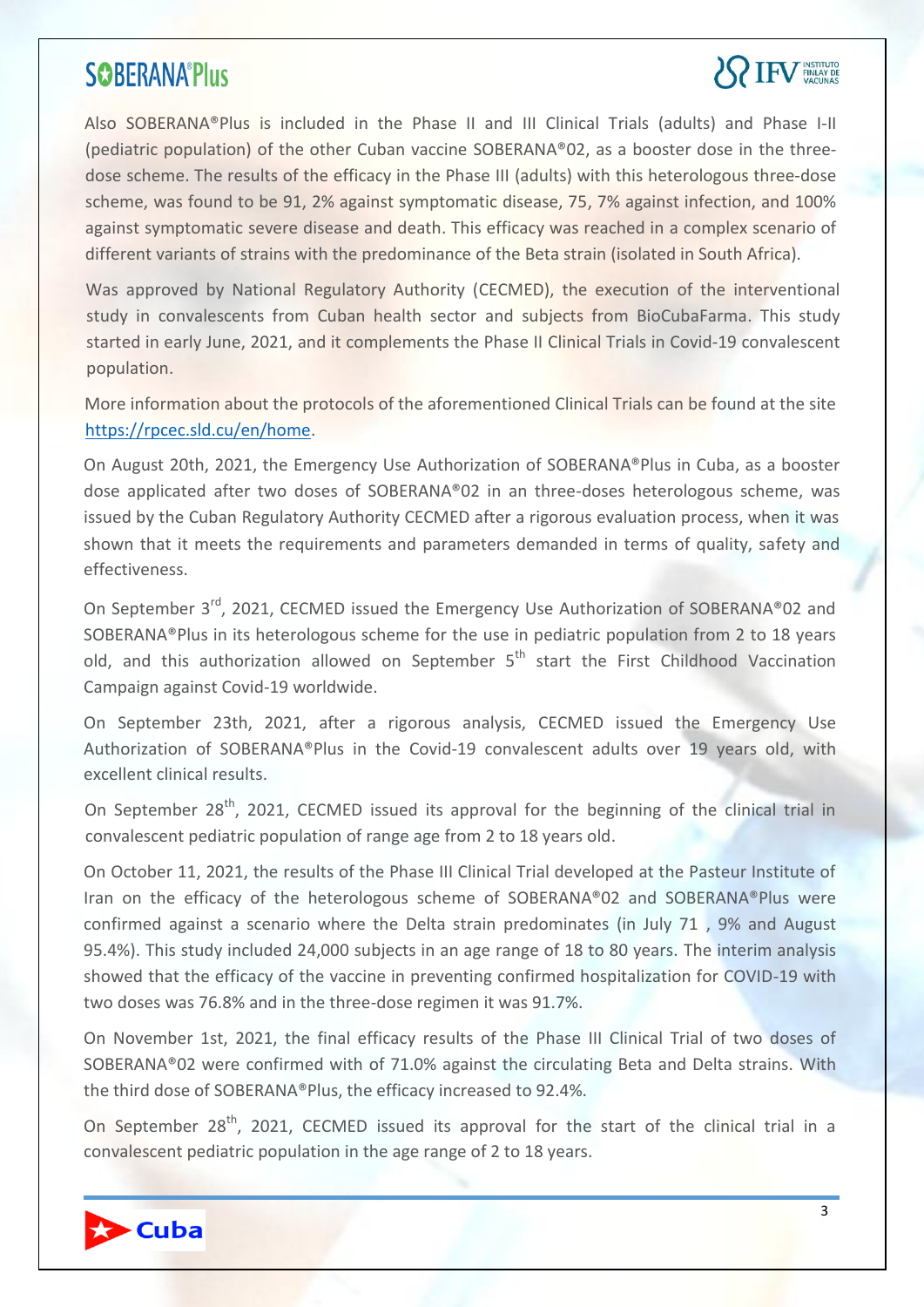

On December 7<sup>th</sup> 2021, CECMED issued the Emergency Use Authorization of SOBERANA®Plus in the COVID-19 convalescent pediatric population from 2 to 18 years old, with very good results.

Work is underway to obtain the recombinant protein from new combinations of mutations in order to assemble it in the SOBERANA®Plus concept.

#### **5. PUBLICATIONS**

Article published in **The Lancet Regional Health- Americas** titled: **"A single dose of SARS-CoV-2 FINLAY-FR-1A enhances neutralization response in Covid-19 convalescents, with a very good safety profile: An open-label phase 1 clinical trial"** referred to important results of the vaccine SOBERANA®Plus. It can be accessed through the following link:

<https://www.thelancet.com/action/showPdf?pii=S2667-193X%2821%2900075-2>

#### **6. INDICATION**

Reactive the pre-existing immune response in the individual exposed to the coronavirus disease (COVID-19) caused by the SARS-CoV-2 virus and in subjects who have had a primo-vaccination scheme with other vaccines.

#### **7. COMPOSITION**

Each dose contains 50 micrograms of RBD protein absorbed in Aluminum Hydroxide gel.

#### **8. PRESENTATION**

Single-dose vial without thimerosal.

#### **9. PHARMACEUTICAL FORM**

Parenteral injectable (liquid) suspension.

#### **10. DOSAGE**

The vaccine SOBERANA<sup>®</sup>Plus is administered intramuscularly with a single dose as a booster vaccine.

#### **11. PHYSICAL APPEARANCE**

The vaccine SOBERANA®Plus is a white opalescent suspension.